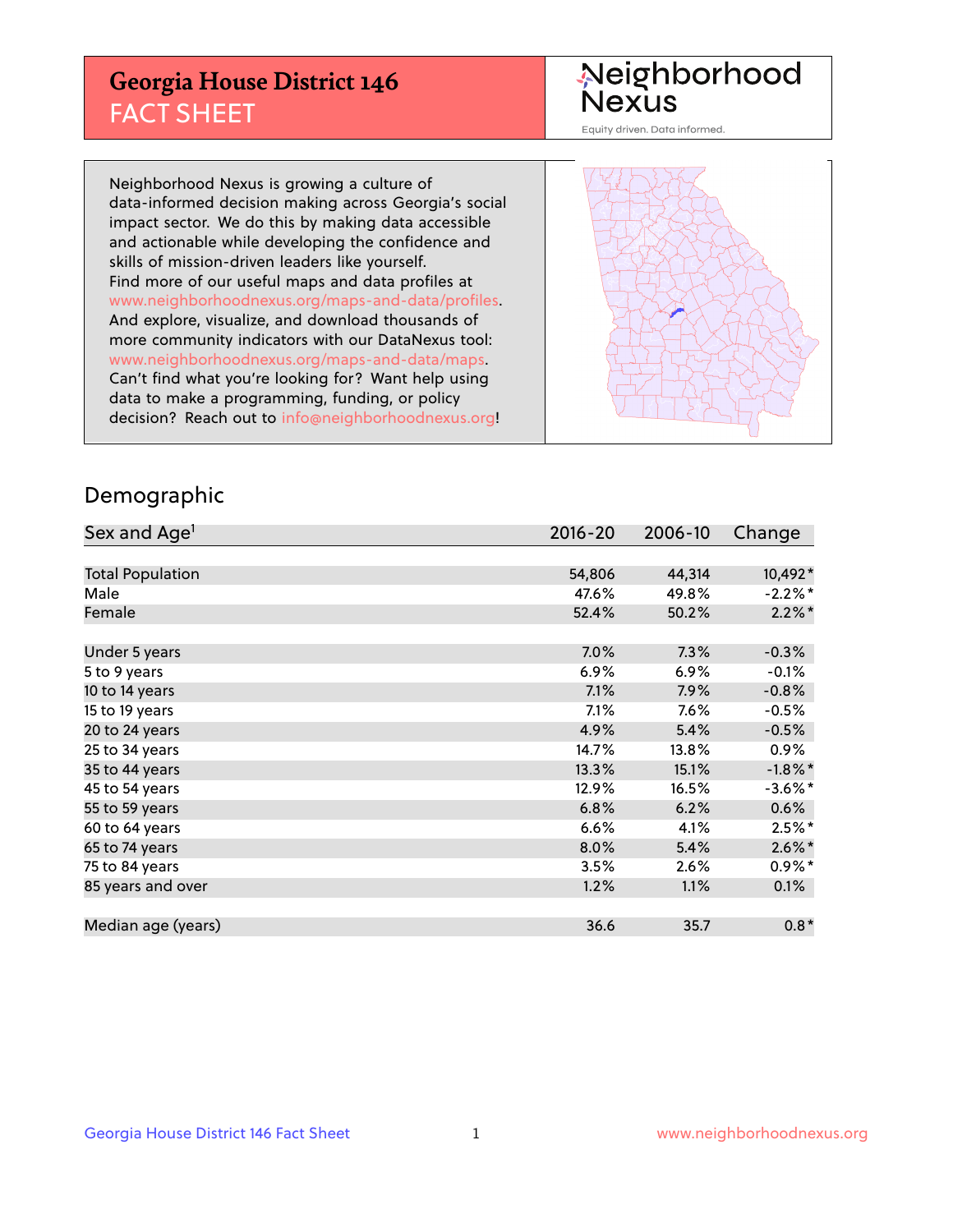## Demographic, continued...

| Race <sup>2</sup>                                            | $2016 - 20$ | 2006-10 | Change     |
|--------------------------------------------------------------|-------------|---------|------------|
| <b>Total population</b>                                      | 54,806      | 44,314  | 10,492*    |
| One race                                                     | 95.5%       | 97.7%   | $-2.1\%$ * |
| White                                                        | 66.2%       | 70.0%   | $-3.8\%$ * |
| <b>Black or African American</b>                             | 24.1%       | 22.0%   | 2.1%       |
| American Indian and Alaska Native                            | 0.5%        | 0.3%    | 0.2%       |
| Asian                                                        | 4.0%        | 2.8%    | 1.2%       |
| Native Hawaiian and Other Pacific Islander                   | 0.0%        | 0.0%    | 0.0%       |
| Some other race                                              | 0.7%        | 2.6%    | $-1.8\%$ * |
| Two or more races                                            | 4.5%        | 2.3%    | $2.1\%$ *  |
| Race alone or in combination with other race(s) <sup>3</sup> | $2016 - 20$ | 2006-10 | Change     |
| Total population                                             | 54,806      | 44,314  | 10,492*    |
| White                                                        | 70.2%       | 72.0%   | $-1.8%$    |
| <b>Black or African American</b>                             | 26.2%       | 22.9%   | 3.3%       |
| American Indian and Alaska Native                            | 0.5%        | 1.1%    | $-0.6%$    |
| Asian                                                        | 5.0%        | 3.6%    | 1.4%       |
| Native Hawaiian and Other Pacific Islander                   | 0.0%        | 0.1%    | $-0.1%$    |
| Some other race                                              | 2.6%        | 3.0%    | $-0.4%$    |
| Hispanic or Latino and Race <sup>4</sup>                     | $2016 - 20$ | 2006-10 | Change     |
| <b>Total population</b>                                      | 54,806      | 44,314  | 10,492*    |
| Hispanic or Latino (of any race)                             | 5.9%        | 4.8%    | 1.1%       |
| Not Hispanic or Latino                                       | 94.1%       | 95.2%   | $-1.1%$    |
| White alone                                                  | 63.5%       | 68.0%   | $-4.5%$ *  |
| <b>Black or African American alone</b>                       | 24.0%       | 21.8%   | 2.1%       |
| American Indian and Alaska Native alone                      | 0.4%        | 0.3%    | 0.1%       |
| Asian alone                                                  | 3.9%        | 2.7%    | 1.3%       |
| Native Hawaiian and Other Pacific Islander alone             | 0.0%        | 0.0%    | 0.0%       |
| Some other race alone                                        | 0.1%        | 0.3%    | $-0.2%$    |
| Two or more races                                            | 2.2%        | 2.1%    | 0.2%       |
| U.S. Citizenship Status <sup>5</sup>                         | $2016 - 20$ | 2006-10 | Change     |
| Foreign-born population                                      | 2,943       | 2,206   | 736*       |
| Naturalized U.S. citizen                                     | 58.0%       | 41.4%   | 16.6%*     |
| Not a U.S. citizen                                           | 42.0%       | 58.6%   | $-16.6%$ * |
|                                                              |             |         |            |
| Citizen, Voting Age Population <sup>6</sup>                  | 2016-20     | 2006-10 | Change     |
| Citizen, 18 and over population                              | 39,908      | 31,055  | 8,853*     |
| Male                                                         | 47.7%       | 48.7%   | $-1.0%$    |
| Female                                                       | 52.3%       | 51.3%   | 1.0%       |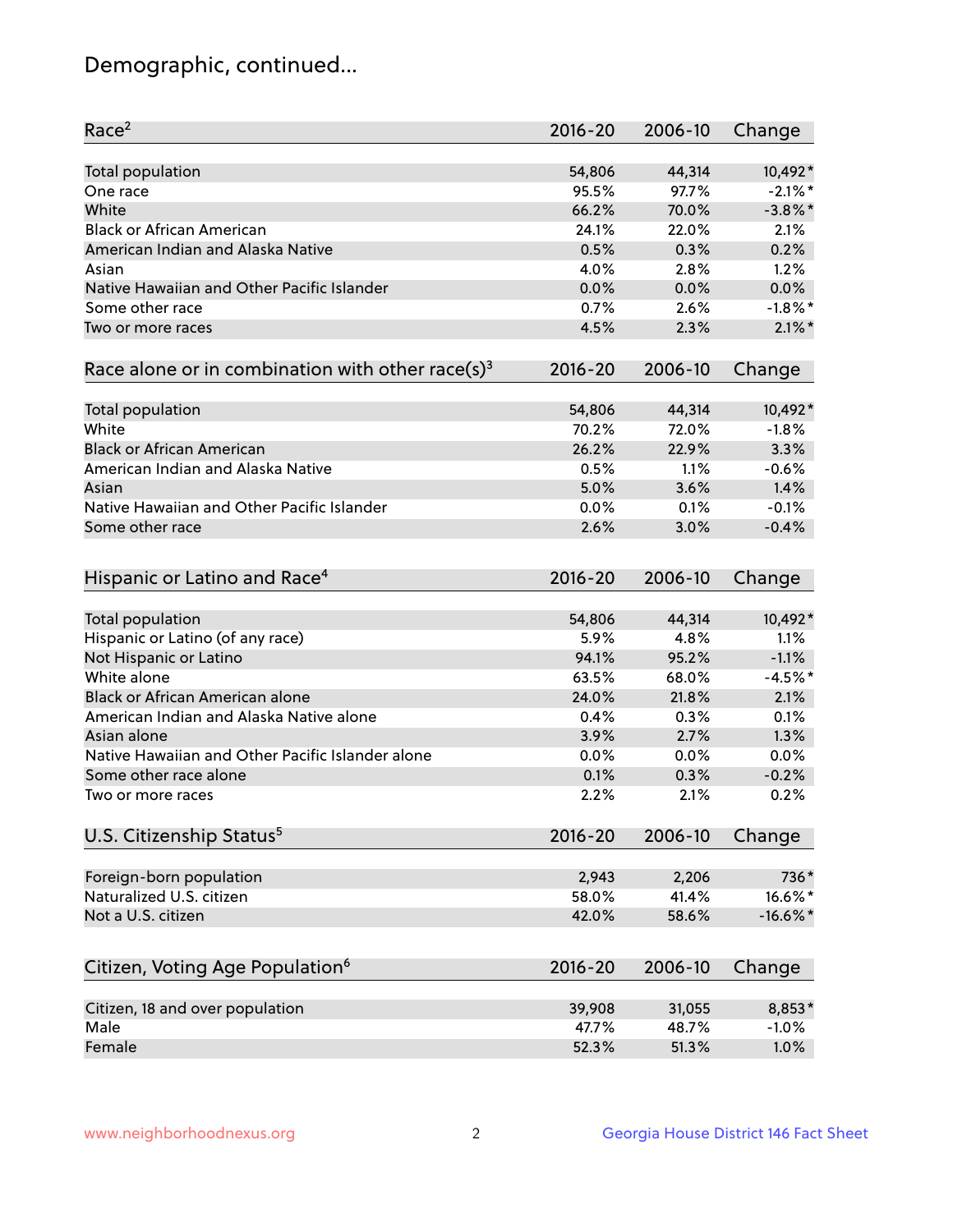#### Economic

| Income <sup>7</sup>                                 | 2016-20 | 2006-10 | Change     |
|-----------------------------------------------------|---------|---------|------------|
|                                                     |         |         |            |
| All households                                      | 19,822  | 15,874  | 3,947*     |
| Less than \$10,000                                  | 4.4%    | 4.7%    | $-0.3%$    |
| \$10,000 to \$14,999                                | 2.9%    | 1.6%    | 1.2%       |
| \$15,000 to \$24,999                                | 5.0%    | 6.3%    | $-1.3%$    |
| \$25,000 to \$34,999                                | 7.1%    | 7.9%    | $-0.7%$    |
| \$35,000 to \$49,999                                | 7.9%    | 10.6%   | $-2.7%$ *  |
| \$50,000 to \$74,999                                | 15.7%   | 20.6%   | $-4.9%$ *  |
| \$75,000 to \$99,999                                | 18.8%   | 19.6%   | $-0.9%$    |
| \$100,000 to \$149,999                              | 20.5%   | 18.0%   | 2.4%       |
| \$150,000 to \$199,999                              | 11.8%   | 7.1%    | 4.7%*      |
| \$200,000 or more                                   | 6.0%    | 3.6%    | $2.4\%$ *  |
| Median household income (dollars)                   | 84,314  | 73,083  | $11,231*$  |
| Mean household income (dollars)                     | 95,765  | 83,469  | 12,296*    |
| With earnings                                       | 83.9%   | 85.6%   | $-1.7%$    |
| Mean earnings (dollars)                             | 88,968  | 81,346  | 7,622*     |
| <b>With Social Security</b>                         | 24.8%   | 20.3%   | 4.4%*      |
| Mean Social Security income (dollars)               | 18,112  | 14,557  | $3,554*$   |
| With retirement income                              | 31.8%   | 27.6%   | $4.2\%$ *  |
| Mean retirement income (dollars)                    | 33,860  | 26,633  | 7,226*     |
| With Supplemental Security Income                   | 5.9%    | 2.5%    | $3.5\%$ *  |
| Mean Supplemental Security Income (dollars)         | 11,076  | 7,349   | 3,727      |
| With cash public assistance income                  | 1.4%    | 0.8%    | 0.6%       |
| Mean cash public assistance income (dollars)        | 91      | 7,245   | $-7,154*$  |
| With Food Stamp/SNAP benefits in the past 12 months | 5.4%    | 5.7%    | $-0.3%$    |
|                                                     |         |         |            |
| Families                                            | 15,485  | 12,210  | $3,274*$   |
| Less than \$10,000                                  | 3.6%    | 3.7%    | $-0.1%$    |
| \$10,000 to \$14,999                                | 1.2%    | 0.8%    | 0.4%       |
| \$15,000 to \$24,999                                | 2.7%    | 3.3%    | $-0.6%$    |
| \$25,000 to \$34,999                                | 4.5%    | 6.6%    | $-2.1%$    |
| \$35,000 to \$49,999                                | 9.4%    | 9.6%    | $-0.1%$    |
| \$50,000 to \$74,999                                | 15.0%   | 18.9%   | $-3.9\%$ * |
| \$75,000 to \$99,999                                | 19.2%   | 22.0%   | $-2.8%$    |
| \$100,000 to \$149,999                              | 22.8%   | 22.5%   | 0.3%       |
| \$150,000 to \$199,999                              | 14.1%   | 8.3%    | $5.8\%$ *  |
| \$200,000 or more                                   | 7.5%    | 4.3%    | $3.2\%$ *  |
| Median family income (dollars)                      | 92,706  | 83,089  | $9,617*$   |
| Mean family income (dollars)                        | 106,025 | 92,739  | 13,286*    |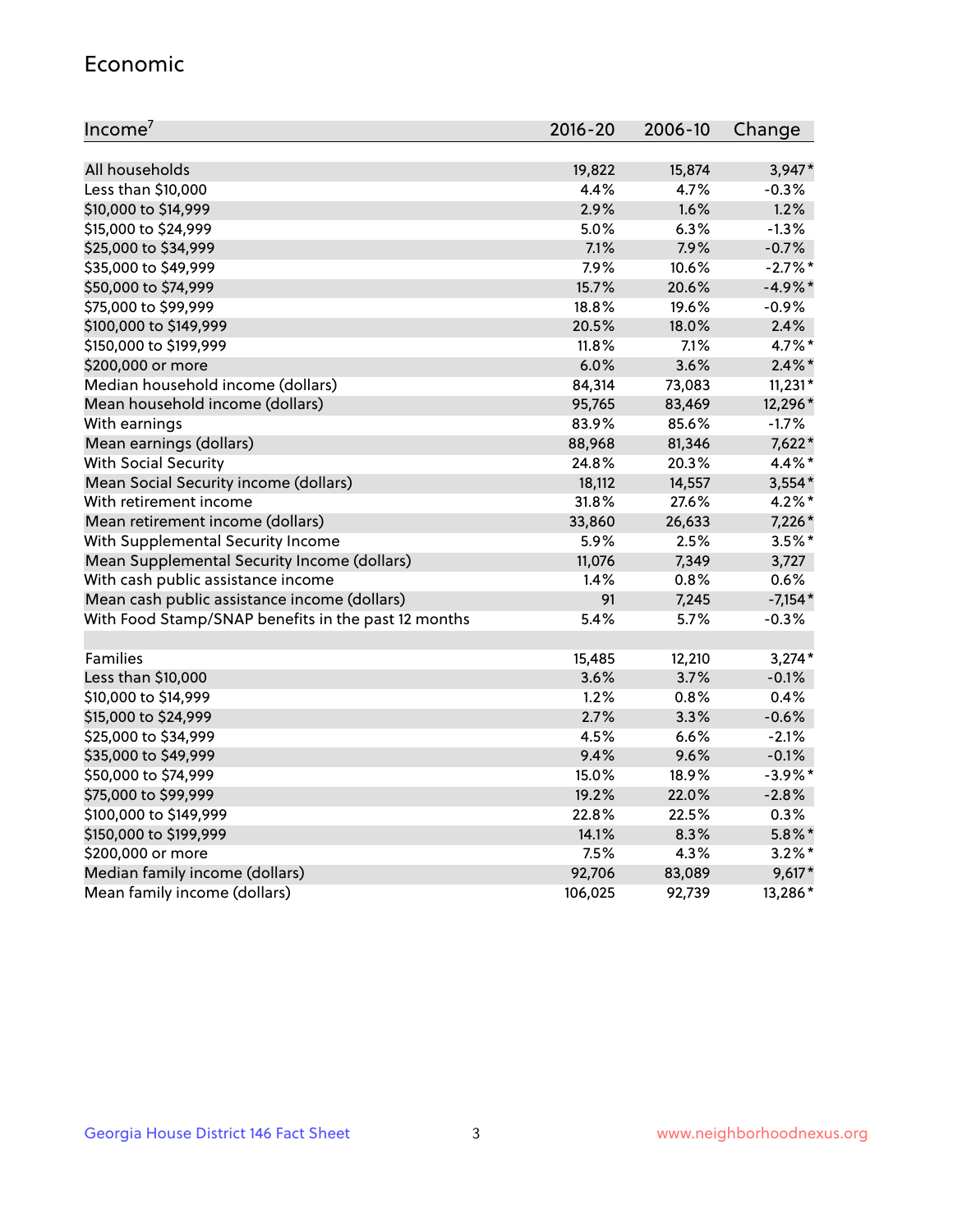## Economic, continued...

| Income, continued <sup>8</sup>                                        | $2016 - 20$ | 2006-10 | Change   |
|-----------------------------------------------------------------------|-------------|---------|----------|
|                                                                       |             |         |          |
| Nonfamily households                                                  | 4,337       | 3,664   | $673*$   |
| Median nonfamily income (dollars)                                     | 37,338      | 39,032  | $-1,694$ |
| Mean nonfamily income (dollars)                                       | 52,171      | 47,798  | 4,372    |
| Median earnings for workers (dollars)                                 | 44,044      | 36,421  | $7,623*$ |
| Median earnings for male full-time, year-round workers                | 60,881      | 56,685  | 4,195*   |
| (dollars)                                                             |             |         |          |
| Median earnings for female full-time, year-round workers<br>(dollars) | 47,949      | 38,820  | $9,129*$ |
| Per capita income (dollars)                                           | 35,536      | 30,275  | $5,261*$ |
|                                                                       |             |         |          |
| Families and People Below Poverty Level <sup>9</sup>                  | 2016-20     | 2006-10 | Change   |
|                                                                       |             |         |          |
| <b>All families</b>                                                   | 5.5%        | 5.7%    | $-0.2%$  |
| With related children under 18 years                                  | 6.9%        | 8.9%    | $-2.0%$  |
| With related children under 5 years only                              | 7.0%        | 12.7%   | $-5.7%$  |
| Married couple families                                               | 2.2%        | 1.5%    | 0.7%     |
| With related children under 18 years                                  | 0.7%        | 2.0%    | $-1.3%$  |
| With related children under 5 years only                              | 0.9%        | 2.7%    | $-1.9%$  |
| Families with female householder, no husband present                  | 19.1%       | 21.9%   | $-2.8%$  |
| With related children under 18 years                                  | 22.4%       | 28.7%   | $-6.3%$  |
| With related children under 5 years only                              | 29.8%       | 39.7%   | $-9.9%$  |
|                                                                       |             |         |          |
| All people                                                            | 7.6%        | 7.6%    | 0.1%     |
| Under 18 years                                                        | 8.7%        | 11.0%   | $-2.2%$  |
| Related children under 18 years                                       | 7.8%        | 10.9%   | $-3.1%$  |
| Related children under 5 years                                        | 6.8%        | 14.2%   | $-7.4%$  |
| Related children 5 to 17 years                                        | 8.2%        | 9.6%    | $-1.4%$  |
| 18 years and over                                                     | 7.3%        | 6.3%    | 1.0%     |
| 18 to 64 years                                                        | 6.8%        | 6.0%    | 0.8%     |
| 65 years and over                                                     | 9.6%        | 8.5%    | 1.1%     |
| People in families                                                    | 5.5%        | 6.0%    | $-0.5%$  |
| Unrelated individuals 15 years and over                               | 23.9%       | 19.0%   | 4.9%     |
|                                                                       |             |         |          |
| Non-Hispanic white people                                             | 6.5%        | 5.0%    | 1.5%     |
| Black or African-American people                                      | 9.1%        | 13.8%   | $-4.7%$  |
| Asian people                                                          | 12.6%       | 2.4%    | 10.2%    |
| Hispanic or Latino people                                             | 9.0%        | 19.4%   | $-10.3%$ |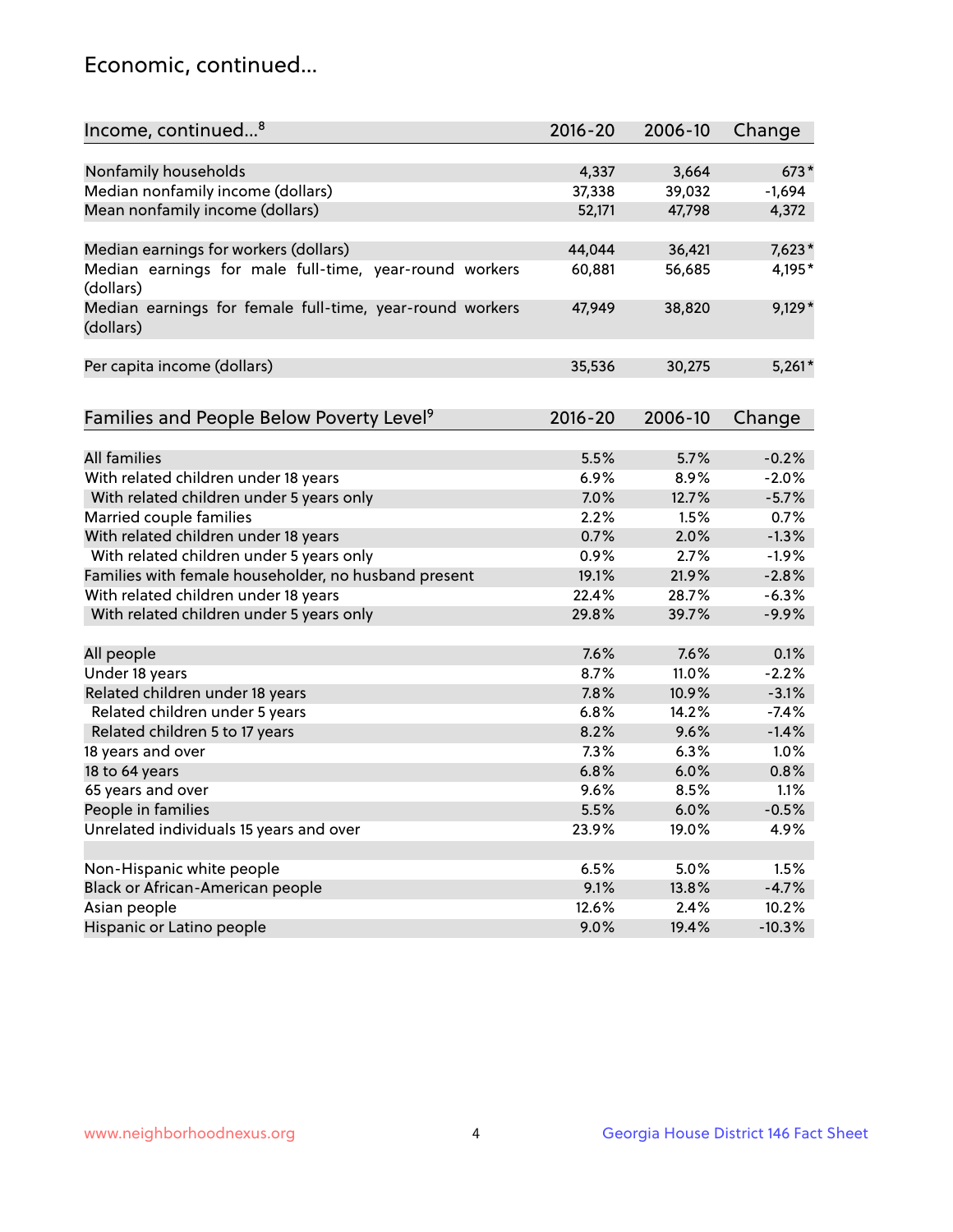## Employment

| Employment Status <sup>10</sup>                               | $2016 - 20$ | 2006-10 | Change  |
|---------------------------------------------------------------|-------------|---------|---------|
|                                                               |             |         |         |
| Population 16 years and over                                  | 42,424      | 33,895  | 8,530*  |
| In labor force                                                | 68.6%       | 71.0%   | $-2.4%$ |
| Civilian labor force                                          | 65.2%       | 67.4%   | $-2.2%$ |
| Employed                                                      | 62.7%       | 63.1%   | $-0.5%$ |
| Unemployed                                                    | 2.6%        | 4.3%    | $-1.7%$ |
| <b>Armed Forces</b>                                           | 3.3%        | 3.6%    | $-0.2%$ |
| Not in labor force                                            | 31.4%       | 29.0%   | 2.4%    |
|                                                               |             |         |         |
| Civilian labor force                                          | 27,677      | 22,847  | 4,829*  |
| <b>Unemployment Rate</b>                                      | 3.9%        | 6.3%    | $-2.4%$ |
| Females 16 years and over                                     | 22,246      | 17,461  | 4,785*  |
| In labor force                                                | 63.5%       | 64.5%   | $-1.0%$ |
| Civilian labor force                                          | 63.1%       | 63.0%   | 0.1%    |
| Employed                                                      | 61.4%       | 58.4%   | 3.0%    |
|                                                               |             |         |         |
| Own children of the householder under 6 years                 | 4,388       | 3,830   | 559     |
| All parents in family in labor force                          | 71.8%       | 72.6%   | $-0.9%$ |
| Own children of the householder 6 to 17 years                 | 8,341       | 7,680   | 661     |
| All parents in family in labor force                          | 73.9%       | 78.7%   | $-4.8%$ |
|                                                               |             |         |         |
| Industry <sup>11</sup>                                        | $2016 - 20$ | 2006-10 |         |
|                                                               |             |         | Change  |
| Civilian employed population 16 years and over                | 26,588      | 21,398  | 5,190*  |
| Agriculture, forestry, fishing and hunting, and mining        | 0.4%        | 1.2%    | $-0.8%$ |
| Construction                                                  | 5.3%        | 6.9%    | $-1.6%$ |
| Manufacturing                                                 | 7.4%        | 8.6%    | $-1.2%$ |
| Wholesale trade                                               | 0.8%        | 1.1%    | $-0.3%$ |
| Retail trade                                                  | 10.0%       | 10.9%   | $-0.9%$ |
| Transportation and warehousing, and utilities                 | 4.6%        | 3.7%    | 0.9%    |
| Information                                                   | 1.8%        | 1.2%    | 0.6%    |
| Finance and insurance, and real estate and rental and leasing | 7.0%        | 5.5%    | 1.5%    |
| Professional, scientific, and management, and administrative  | 7.4%        | 7.4%    | $-0.1%$ |
| and waste management services                                 |             |         |         |
| Educational services, and health care and social assistance   | 23.0%       | 22.3%   | 0.7%    |
| Arts, entertainment, and recreation, and accommodation and    | 8.0%        | 6.7%    | 1.3%    |
| food services                                                 |             |         |         |
| Other services, except public administration                  | 4.1%        | 3.0%    | 1.2%    |
| Public administration                                         | 20.3%       | 21.6%   | $-1.3%$ |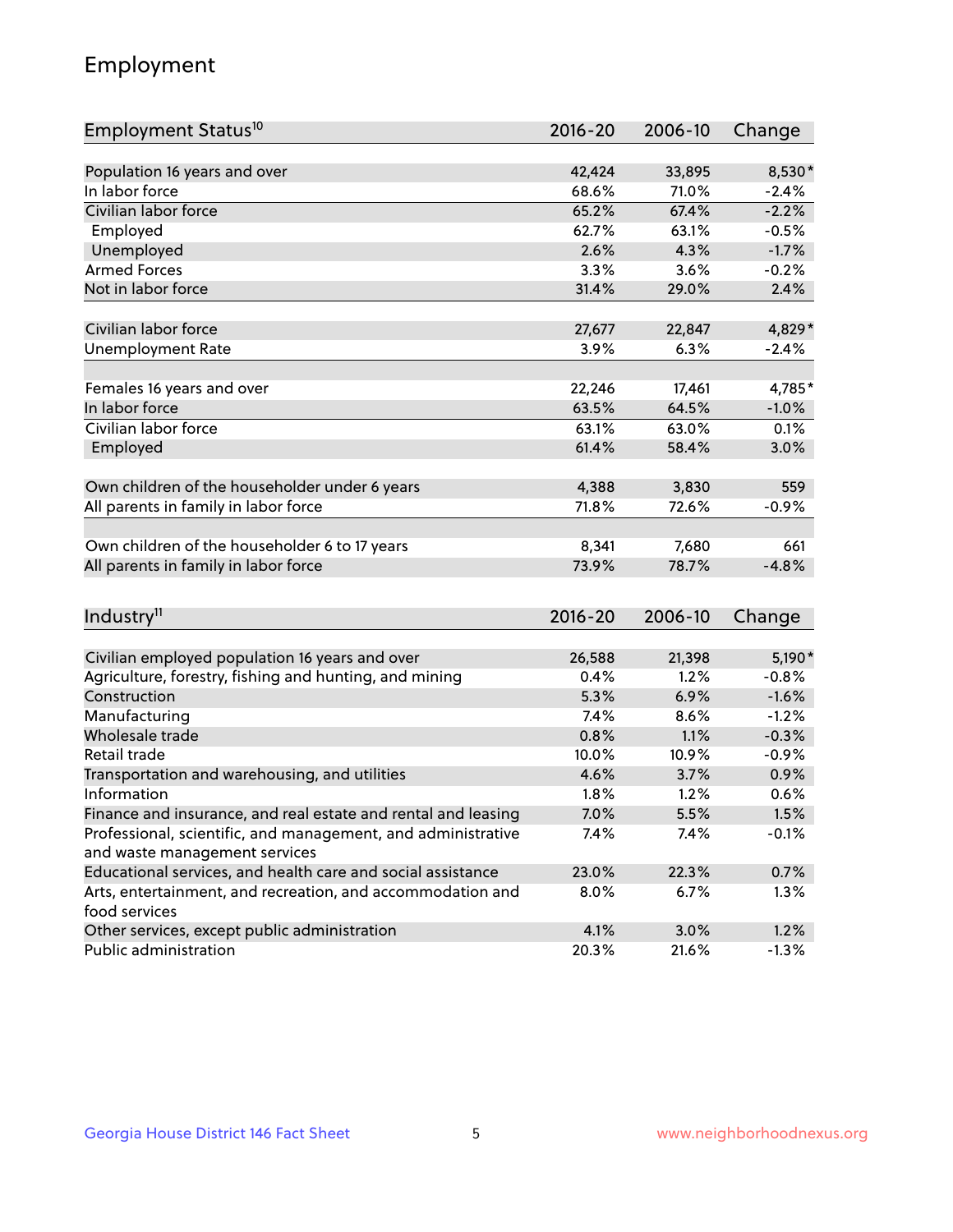## Employment, continued...

| Occupation <sup>12</sup>                                     | $2016 - 20$ | 2006-10 | Change     |
|--------------------------------------------------------------|-------------|---------|------------|
| Civilian employed population 16 years and over               | 26,588      | 21,398  | 5,190*     |
| Management, business, science, and arts occupations          | 41.9%       | 44.8%   | $-2.9%$ *  |
| Service occupations                                          | 16.5%       | 12.1%   | 4.4%*      |
| Sales and office occupations                                 | 21.8%       | 23.7%   | $-1.9%$    |
| Natural<br>and<br>resources,<br>construction,<br>maintenance | 10.9%       | 11.1%   | $-0.2%$    |
| occupations                                                  |             |         |            |
| Production, transportation, and material moving occupations  | 8.8%        | 8.3%    | 0.5%       |
| Class of Worker <sup>13</sup>                                | $2016 - 20$ | 2006-10 | Change     |
| Civilian employed population 16 years and over               | 26,588      | 21,398  | 5,190*     |
| Private wage and salary workers                              | 63.7%       | 58.8%   | 4.8%*      |
| Government workers                                           | 32.7%       | 36.5%   | $-3.8\%$ * |
| Self-employed in own not incorporated business workers       | 3.6%        | 4.6%    | $-0.9%$    |
| Unpaid family workers                                        | 0.0%        | 0.1%    | $-0.1%$    |
| Job Flows <sup>14</sup>                                      | 2019        | 2010    | Change     |
|                                                              |             |         |            |
| Total Jobs in district                                       | 10,728      | 8,420   | 2,308      |
| Held by residents of district                                | 26.0%       | 25.8%   | 0.2%       |
| Held by non-residents of district                            | 74.0%       | 74.2%   | $-0.2%$    |
| Jobs by Industry Sector <sup>15</sup>                        | 2019        | 2010    | Change     |
| Total Jobs in district                                       | 10,728      | 8,420   | 2,308      |
| Goods Producing sectors                                      | 12.0%       | 11.7%   | 0.4%       |
| Trade, Transportation, and Utilities sectors                 | 17.8%       | 22.0%   | $-4.2%$    |
| All Other Services sectors                                   | 70.2%       | 66.4%   | 3.8%       |
|                                                              |             |         |            |
| Total Jobs in district held by district residents            | 2,788       | 2,175   | 613        |
| <b>Goods Producing sectors</b>                               | 10.4%       | 10.8%   | $-0.4%$    |
| Trade, Transportation, and Utilities sectors                 | 12.5%       | 14.4%   | $-1.9%$    |
| All Other Services sectors                                   | 77.2%       | 74.9%   | 2.3%       |
|                                                              |             |         |            |
| Jobs by Earnings <sup>16</sup>                               | 2019        | 2010    | Change     |
| Total Jobs in district                                       | 10,728      | 8,420   | 2,308      |
| Jobs with earnings \$1250/month or less                      | 34.0%       | 34.7%   | $-0.7%$    |
| Jobs with earnings \$1251/month to \$3333/month              | 34.4%       | 37.0%   | $-2.6%$    |
| Jobs with earnings greater than \$3333/month                 | 31.6%       | 28.3%   | 3.3%       |
|                                                              |             |         |            |
| Total Jobs in district held by district residents            | 2,788       | 2,175   | 613        |
| Jobs with earnings \$1250/month or less                      | 33.7%       | 34.3%   | $-0.6%$    |
| Jobs with earnings \$1251/month to \$3333/month              | 32.3%       | 33.7%   | $-1.4%$    |
| Jobs with earnings greater than \$3333/month                 | 34.0%       | 32.0%   | 2.0%       |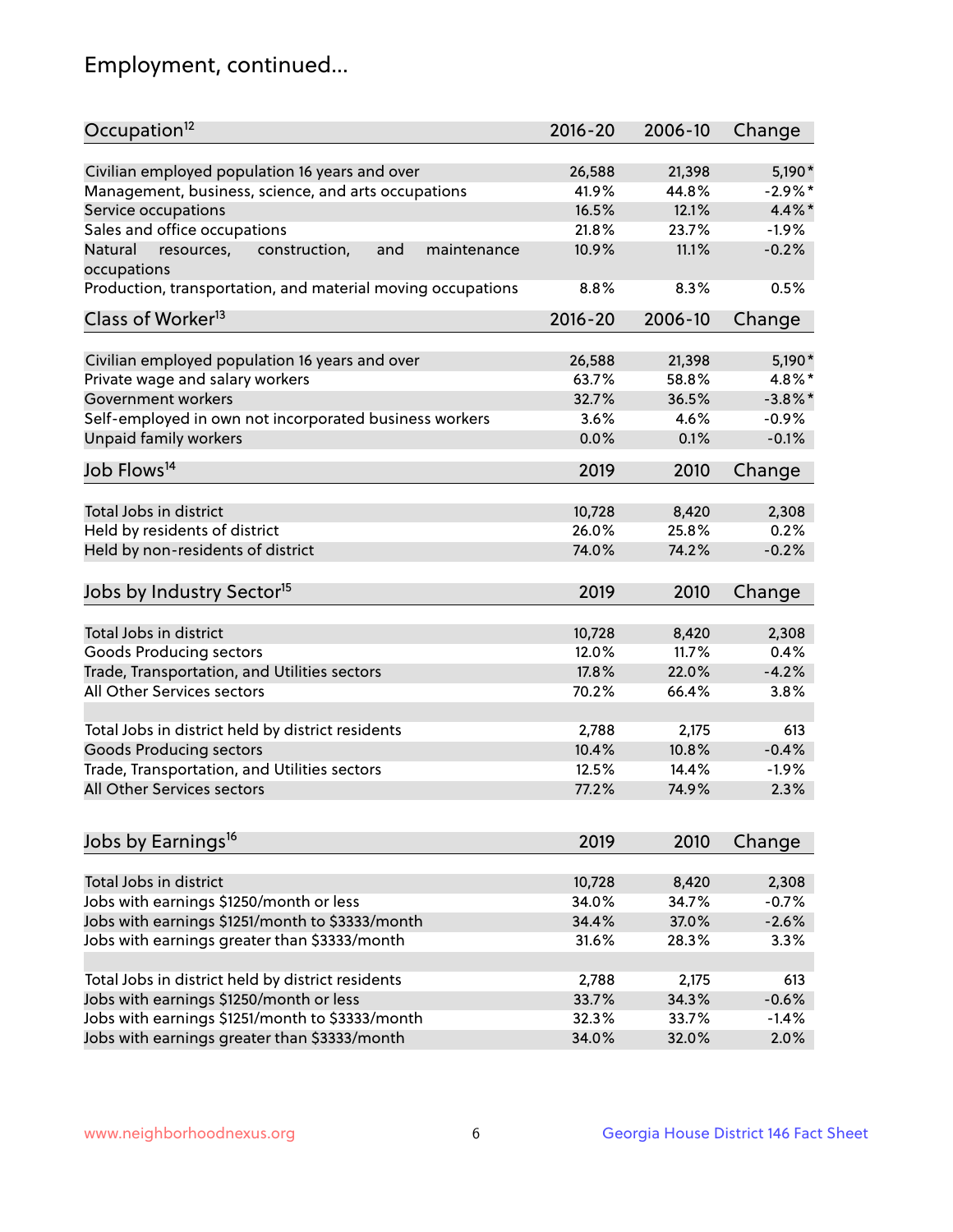## Employment, continued...

| Jobs by Age of Worker <sup>17</sup>               | 2019   | 2010  | Change  |
|---------------------------------------------------|--------|-------|---------|
|                                                   |        |       |         |
| Total Jobs in district                            | 10,728 | 8,420 | 2,308   |
| Jobs with workers age 29 or younger               | 27.7%  | 26.4% | 1.4%    |
| Jobs with workers age 30 to 54                    | 51.5%  | 57.3% | $-5.8%$ |
| Jobs with workers age 55 or older                 | 20.7%  | 16.3% | 4.4%    |
|                                                   |        |       |         |
| Total Jobs in district held by district residents | 2,788  | 2,175 | 613     |
| Jobs with workers age 29 or younger               | 26.5%  | 21.5% | 5.0%    |
| Jobs with workers age 30 to 54                    | 51.1%  | 60.3% | $-9.2%$ |
| Jobs with workers age 55 or older                 | 22.5%  | 18.2% | 4.2%    |

#### Education

| School Enrollment <sup>18</sup>                | $2016 - 20$ | 2006-10 | Change     |
|------------------------------------------------|-------------|---------|------------|
|                                                |             |         |            |
| Population 3 years and over enrolled in school | 15,906      | 13,954  | $1,951*$   |
| Nursery school, preschool                      | 6.8%        | $7.7\%$ | $-0.9%$    |
| Kindergarten                                   | 5.4%        | 4.4%    | 1.0%       |
| Elementary school (grades 1-8)                 | 39.7%       | 35.5%   | $4.2\%$ *  |
| High school (grades 9-12)                      | 21.6%       | 21.6%   | 0.1%       |
| College or graduate school                     | 26.5%       | 30.8%   | $-4.3%$    |
| Educational Attainment <sup>19</sup>           | $2016 - 20$ | 2006-10 | Change     |
|                                                |             |         |            |
| Population 25 years and over                   | 36,720      | 28,733  | 7,987*     |
| Less than 9th grade                            | 2.3%        | 2.4%    | $-0.1%$    |
| 9th to 12th grade, no diploma                  | 2.9%        | 5.7%    | $-2.8\%$ * |
| High school graduate (includes equivalency)    | 23.7%       | 24.1%   | $-0.4%$    |
| Some college, no degree                        | 23.8%       | 25.5%   | $-1.7%$    |
| Associate's degree                             | 10.3%       | 10.0%   | 0.3%       |
| Bachelor's degree                              | 22.3%       | 19.2%   | $3.1\%$ *  |
| Graduate or professional degree                | 14.7%       | 13.1%   | $1.6\%$    |
|                                                |             |         |            |
| Percent high school graduate or higher         | 94.8%       | 91.9%   | $2.9\%$    |
| Percent bachelor's degree or higher            | 37.0%       | 32.2%   | $4.8\%$ *  |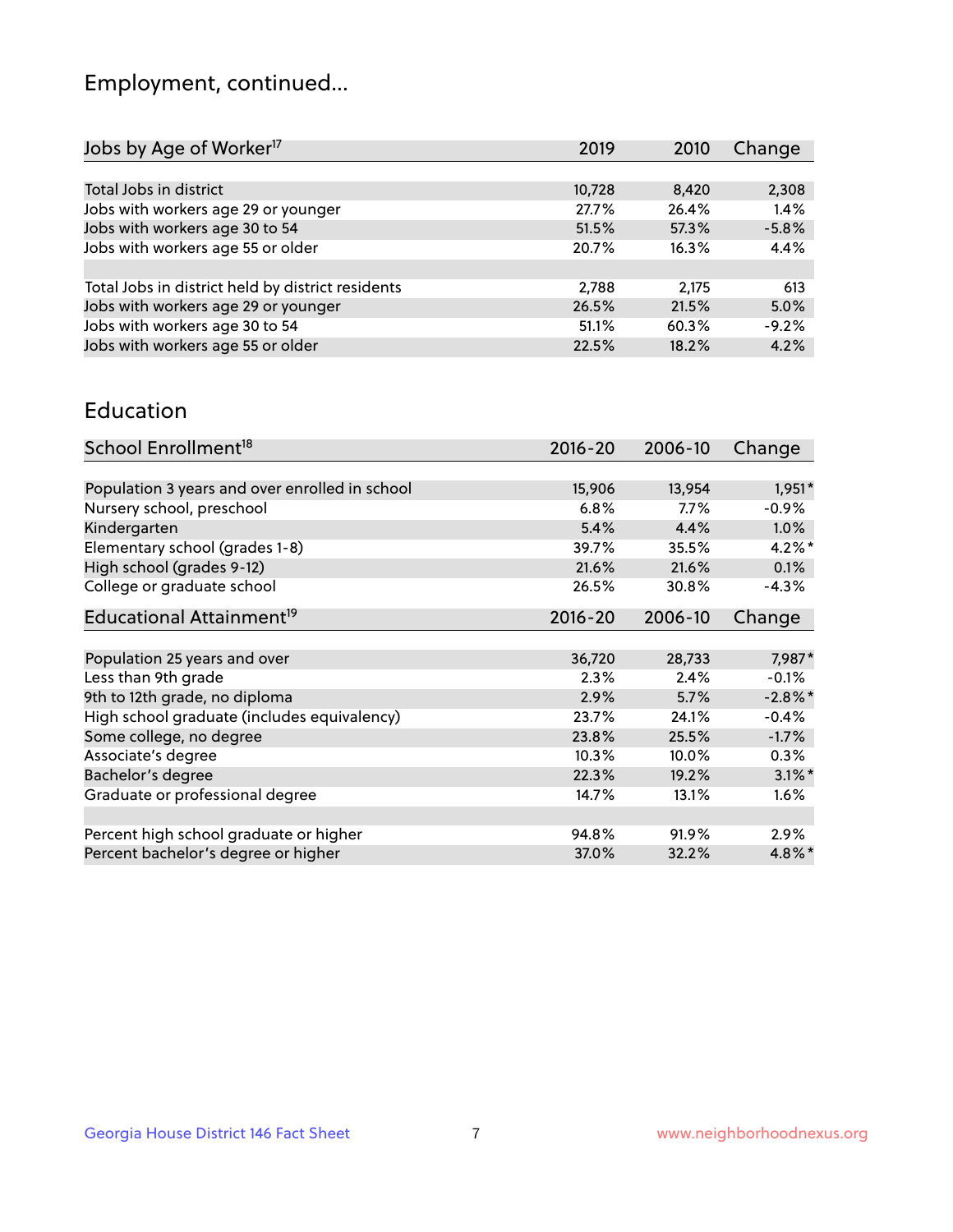## Housing

| Households by Type <sup>20</sup>                     | 2016-20     | 2006-10 | Change     |
|------------------------------------------------------|-------------|---------|------------|
|                                                      |             |         |            |
| <b>Total households</b>                              | 19,822      | 15,874  | $3,947*$   |
| Family households (families)                         | 78.1%       | 76.9%   | 1.2%       |
| With own children under 18 years                     | 34.4%       | 39.4%   | $-5.0\%$ * |
| Married-couple family                                | 59.8%       | 61.1%   | $-1.3%$    |
| With own children of the householder under 18 years  | 22.7%       | 28.6%   | $-6.0\%$ * |
| Male householder, no wife present, family            | 5.5%        | 4.3%    | 1.2%       |
| With own children of the householder under 18 years  | 3.2%        | 3.0%    | 0.2%       |
| Female householder, no husband present, family       | 12.9%       | 11.6%   | 1.3%       |
| With own children of the householder under 18 years  | 8.6%        | 7.8%    | 0.8%       |
| Nonfamily households                                 | 21.9%       | 23.1%   | $-1.2%$    |
| Householder living alone                             | 18.9%       | 19.3%   | $-0.3%$    |
| 65 years and over                                    | 6.7%        | 4.7%    | $2.0\%$ *  |
| Households with one or more people under 18 years    | 38.5%       | 42.4%   | $-3.9\%$ * |
| Households with one or more people 65 years and over | 23.4%       | 16.4%   | $6.9\%$ *  |
|                                                      |             |         |            |
| Average household size                               | 2.75        | 2.77    | $-0.02$    |
| Average family size                                  | 3.09        | 3.16    | $-0.07$    |
| Housing Occupancy <sup>21</sup>                      | $2016 - 20$ | 2006-10 | Change     |
| Total housing units                                  | 21,599      | 17,385  | $4,214*$   |
| Occupied housing units                               | 91.8%       | 91.3%   | 0.5%       |
| Vacant housing units                                 | 8.2%        | 8.7%    | $-0.5%$    |
|                                                      |             |         |            |
| Homeowner vacancy rate                               | 1.9         | 1.6     | 0.3        |
| Rental vacancy rate                                  | 6.0         | 8.5     | $-2.5$     |
| Units in Structure <sup>22</sup>                     | $2016 - 20$ | 2006-10 | Change     |
|                                                      |             |         |            |
| Total housing units                                  | 21,599      | 17,385  | $4,214*$   |
| 1-unit, detached                                     | 87.1%       | 83.1%   | 4.0%*      |
| 1-unit, attached                                     | 0.6%        | 0.3%    | 0.3%       |
| 2 units                                              | 0.6%        | 1.4%    | $-0.8%$    |
| 3 or 4 units                                         | 2.0%        | 1.5%    | 0.5%       |
| 5 to 9 units                                         | 2.9%        | 5.3%    | $-2.4%$    |
| 10 to 19 units                                       | 1.3%        | 0.8%    | 0.5%       |
| 20 or more units                                     | 0.8%        | 0.5%    | 0.3%       |
| Mobile home                                          | 4.6%        | 7.0%    | $-2.4\%$ * |
| Boat, RV, van, etc.                                  | 0.0%        | $0.0\%$ | $-0.0\%$   |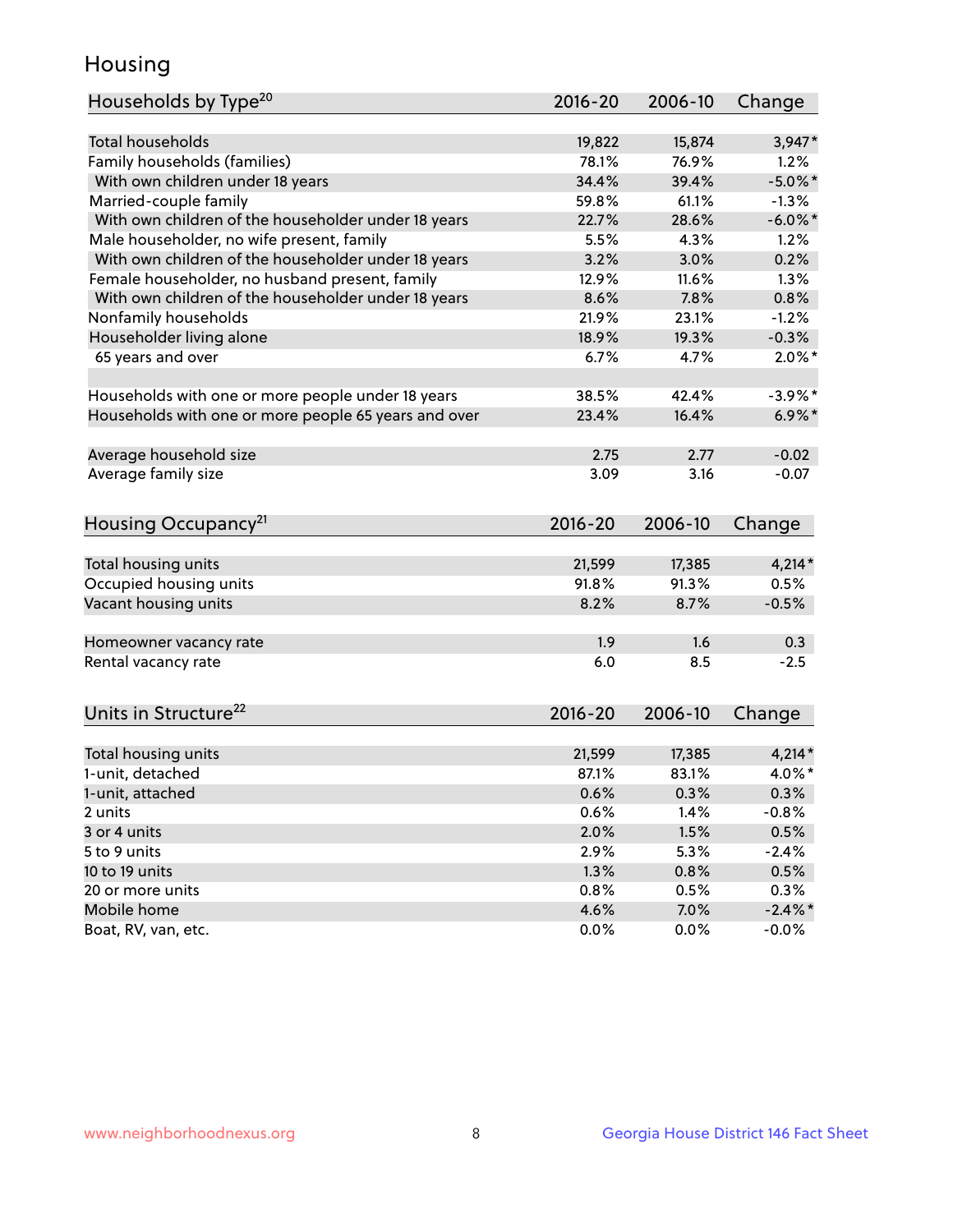## Housing, Continued...

| Year Structure Built <sup>23</sup>               | 2016-20         | 2006-10         | Change              |
|--------------------------------------------------|-----------------|-----------------|---------------------|
| Total housing units                              | 21,599          | 17,385          | $4,214*$            |
| Built 2014 or later                              | 10.0%           | (X)             | (X)                 |
| Built 2010 to 2013                               | 5.9%            | (X)             | (X)                 |
| Built 2000 to 2009                               | 30.1%           | 34.9%           | $-4.9\%$ *          |
| Built 1990 to 1999                               | 22.1%           | 27.8%           | $-5.7\%$ *          |
| Built 1980 to 1989                               | 12.9%           | 16.2%           | $-3.3\%$ *          |
| Built 1970 to 1979                               | 8.9%            | 10.9%           | $-2.0%$             |
| Built 1960 to 1969                               | 4.0%            | 4.2%            | $-0.2%$             |
| Built 1950 to 1959                               | 3.2%            | 4.0%            | $-0.8%$             |
| Built 1940 to 1949                               | 0.8%            | 0.9%            | $-0.1%$             |
| Built 1939 or earlier                            | 2.1%            | 1.1%            | 1.0%                |
| Housing Tenure <sup>24</sup>                     | $2016 - 20$     | 2006-10         | Change              |
|                                                  |                 |                 |                     |
| Occupied housing units<br>Owner-occupied         | 19,822<br>77.9% | 15,874<br>80.3% | $3,947*$<br>$-2.4%$ |
| Renter-occupied                                  | 22.1%           | 19.7%           | 2.4%                |
|                                                  |                 |                 |                     |
| Average household size of owner-occupied unit    | 2.86            | 2.77            | 0.09                |
| Average household size of renter-occupied unit   | 2.36            | 2.74            | $-0.38*$            |
| Residence 1 Year Ago <sup>25</sup>               | $2016 - 20$     | 2006-10         | Change              |
| Population 1 year and over                       | 53,951          | 43,490          | 10,461*             |
| Same house                                       | 84.1%           | 82.4%           | 1.7%                |
| Different house in the U.S.                      | 15.3%           | 16.9%           | $-1.6%$             |
| Same county                                      | 9.0%            | 9.3%            | $-0.3%$             |
| Different county                                 | 6.3%            | 7.6%            | $-1.3%$             |
| Same state                                       | 3.5%            | 3.9%            | $-0.4%$             |
| Different state                                  | 2.8%            | 3.7%            | $-0.9%$             |
| Abroad                                           | 0.6%            | 0.7%            | $-0.1%$             |
| Value of Housing Unit <sup>26</sup>              | $2016 - 20$     | 2006-10         | Change              |
|                                                  |                 |                 |                     |
| Owner-occupied units                             | 15,440          | 12,744          | $2,697*$            |
| Less than \$50,000                               | 3.6%            | 3.8%            | $-0.3%$             |
| \$50,000 to \$99,999                             | 9.6%            | 14.8%           | $-5.2\%$ *          |
| \$100,000 to \$149,999                           | 17.9%<br>29.1%  | 24.9%           | $-7.0\%$ *          |
| \$150,000 to \$199,999<br>\$200,000 to \$299,999 | 23.1%           | 24.2%<br>20.5%  | 4.9%*<br>2.7%       |
| \$300,000 to \$499,999                           | 15.8%           | 10.6%           | $5.2\%$ *           |
| \$500,000 to \$999,999                           | 0.8%            | 1.1%            | $-0.4%$             |
| \$1,000,000 or more                              | 0.2%            | 0.1%            | 0.1%                |
| Median (dollars)                                 | 181,639         | 162,936         | 18,703*             |
| Mortgage Status <sup>27</sup>                    | $2016 - 20$     | 2006-10         | Change              |
|                                                  |                 |                 |                     |
| Owner-occupied units                             | 15,440          | 12,744          | $2,697*$            |
| Housing units with a mortgage                    | 76.9%           | 78.3%           | $-1.4%$             |
| Housing units without a mortgage                 | 23.1%           | 21.7%           | 1.4%                |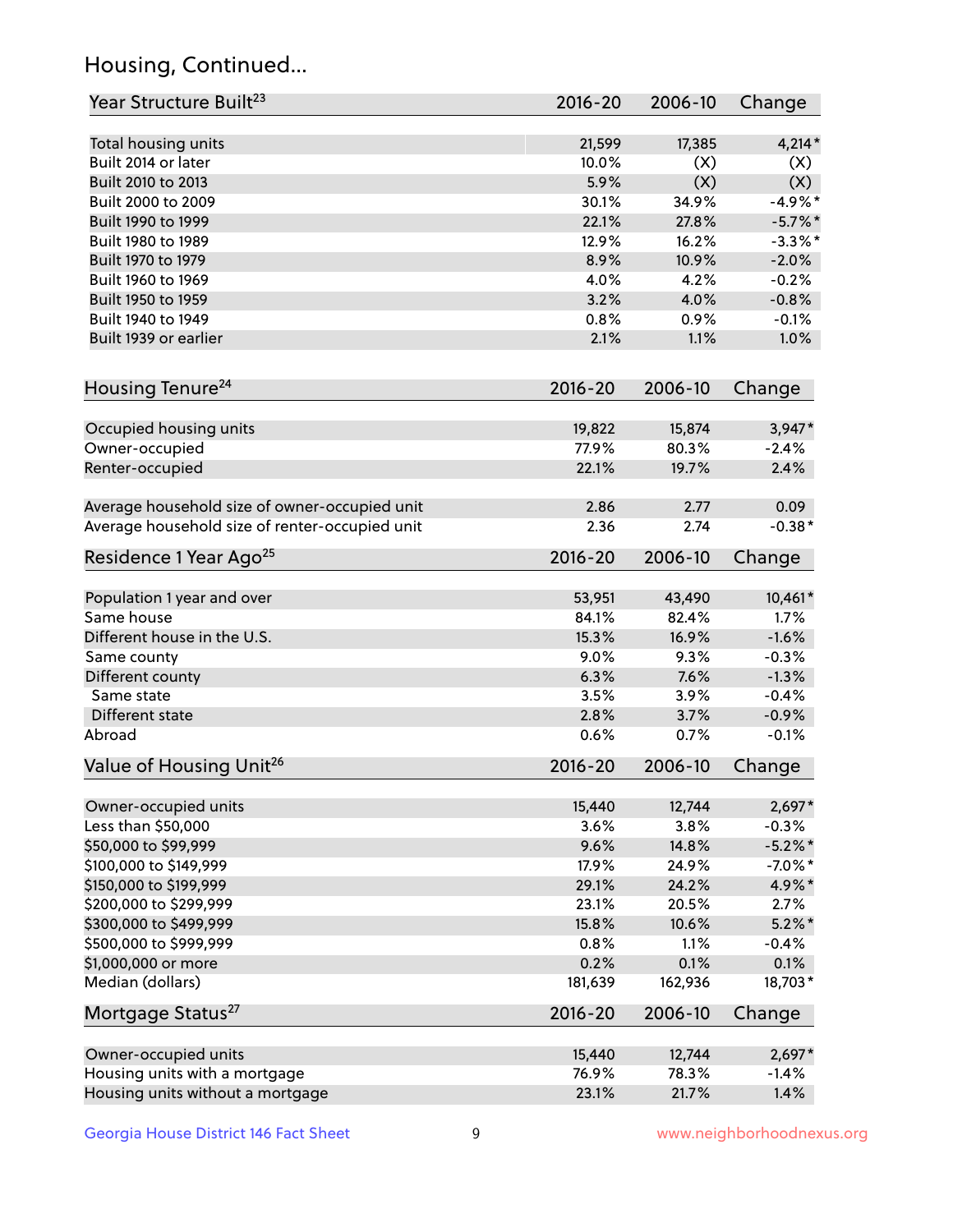## Housing, Continued...

| Selected Monthly Owner Costs <sup>28</sup>                                            | 2016-20 | 2006-10 | Change      |
|---------------------------------------------------------------------------------------|---------|---------|-------------|
| Housing units with a mortgage                                                         | 11,869  | 9,981   | 1,888*      |
| Less than \$300                                                                       | 0.0%    | 0.3%    | $-0.3%$     |
| \$300 to \$499                                                                        | 0.2%    | 0.9%    | $-0.6%$     |
| \$500 to \$999                                                                        | 17.2%   | 23.2%   | $-6.1\%$ *  |
| \$1,000 to \$1,499                                                                    | 41.2%   | 37.5%   | 3.7%        |
| \$1,500 to \$1,999                                                                    | 25.2%   | 20.7%   | 4.5%*       |
| \$2,000 to \$2,999                                                                    | 14.6%   | 14.6%   | 0.1%        |
| \$3,000 or more                                                                       | 1.5%    | 2.8%    | $-1.3%$     |
| Median (dollars)                                                                      | 1,405   | 1,349   | $56*$       |
| Housing units without a mortgage                                                      | 3,571   | 2,763   | 808*        |
| Less than \$150                                                                       | 1.9%    | 0.5%    | 1.4%        |
| \$150 to \$249                                                                        | 7.8%    | 8.7%    | $-0.9%$     |
| \$250 to \$349                                                                        | 16.9%   | 28.2%   | $-11.3\%$ * |
| \$350 to \$499                                                                        | 32.5%   | 44.1%   | $-11.5\%$ * |
| \$500 to \$699                                                                        | 28.2%   | 13.1%   | 15.0%*      |
| \$700 or more                                                                         | 12.7%   | 5.4%    | 7.3%        |
| Median (dollars)                                                                      | 462     | 381     | $82*$       |
| Selected Monthly Owner Costs as a Percentage of<br>Household Income <sup>29</sup>     |         |         | Change      |
| Housing units with a mortgage (excluding units where<br>SMOCAPI cannot be computed)   | 11,754  | 9,943   | $1,811*$    |
| Less than 20.0 percent                                                                | 60.6%   | 48.6%   | 12.0%*      |
| 20.0 to 24.9 percent                                                                  | 17.0%   | 19.5%   | $-2.5%$     |
| 25.0 to 29.9 percent                                                                  | 7.7%    | 10.5%   | $-2.7%$     |
| 30.0 to 34.9 percent                                                                  | 3.4%    | 7.2%    | $-3.8\%$ *  |
| 35.0 percent or more                                                                  | 11.3%   | 14.2%   | $-2.9%$     |
| Not computed                                                                          | 115     | 38      | 77          |
| Housing unit without a mortgage (excluding units where<br>SMOCAPI cannot be computed) | 3,522   | 2,674   | 848         |
| Less than 10.0 percent                                                                | 62.8%   | 56.6%   | 6.2%        |
| 10.0 to 14.9 percent                                                                  | 16.4%   | 22.7%   | $-6.3%$     |
| 15.0 to 19.9 percent                                                                  | 4.1%    | 8.3%    | $-4.2%$     |
| 20.0 to 24.9 percent                                                                  | 6.2%    | 2.6%    | 3.5%        |
| 25.0 to 29.9 percent                                                                  | 3.6%    | 3.6%    | $-0.0%$     |
| 30.0 to 34.9 percent                                                                  | 2.6%    | 0.9%    | 1.7%        |
| 35.0 percent or more                                                                  | 4.4%    | 5.4%    | $-1.0%$     |
| Not computed                                                                          | 49      | 89      | $-40$       |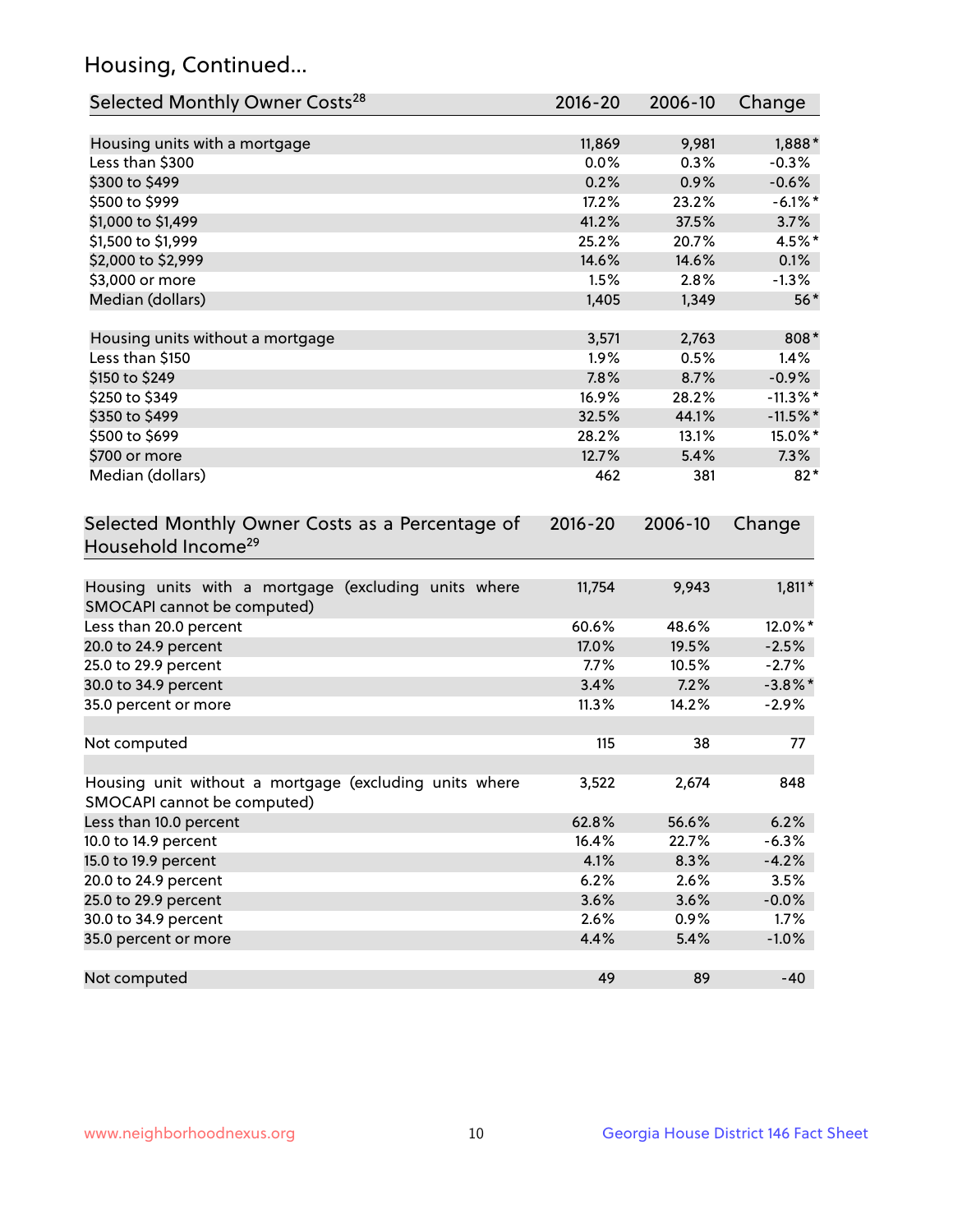## Housing, Continued...

| Gross Rent <sup>30</sup>   | 2016-20 | 2006-10 | Change   |
|----------------------------|---------|---------|----------|
|                            |         |         |          |
| Occupied units paying rent | 4,007   | 3,026   | 981*     |
| Less than \$200            | 0.5%    | 0.1%    | 0.4%     |
| \$200 to \$499             | 8.6%    | 8.3%    | 0.3%     |
| \$500 to \$749             | 16.0%   | 37.5%   | $-21.5%$ |
| \$750 to \$999             | 24.9%   | 25.9%   | $-1.1%$  |
| \$1,000 to \$1,499         | 41.2%   | 23.1%   | 18.1%*   |
| \$1,500 to \$1,999         | 8.3%    | 3.2%    | 5.0%     |
| \$2,000 or more            | 0.4%    | 1.8%    | $-1.3%$  |
| Median (dollars)           | 1,000   | 857     | $143*$   |
|                            |         |         |          |
| No rent paid               | 374     | 105     | $270*$   |
|                            |         |         |          |

| Gross Rent as a Percentage of Household Income <sup>31</sup>                   | $2016 - 20$ | 2006-10 | Change     |
|--------------------------------------------------------------------------------|-------------|---------|------------|
|                                                                                |             |         |            |
| Occupied units paying rent (excluding units where GRAPI<br>cannot be computed) | 3,912       | 3,017   | 895*       |
| Less than 15.0 percent                                                         | 15.2%       | 15.2%   | 0.0%       |
| 15.0 to 19.9 percent                                                           | 19.5%       | 19.8%   | $-0.3%$    |
| 20.0 to 24.9 percent                                                           | 9.6%        | 18.1%   | $-8.4\%$ * |
| 25.0 to 29.9 percent                                                           | 10.7%       | 12.1%   | $-1.4%$    |
| 30.0 to 34.9 percent                                                           | 13.5%       | 6.2%    | 7.2%       |
| 35.0 percent or more                                                           | 31.5%       | 28.6%   | 2.9%       |
|                                                                                |             |         |            |
| Not computed                                                                   | 469         | 114     | 356*       |

## Transportation

| Commuting to Work <sup>32</sup>           | 2016-20 | 2006-10 | Change     |
|-------------------------------------------|---------|---------|------------|
|                                           |         |         |            |
| Workers 16 years and over                 | 27,346  | 21,979  | 5,366*     |
| Car, truck, or van - drove alone          | 87.2%   | 82.7%   | 4.5%*      |
| Car, truck, or van - carpooled            | 7.1%    | 14.1%   | $-7.0\%$ * |
| Public transportation (excluding taxicab) | 0.1%    | 0.1%    | 0.0%       |
| Walked                                    | 0.7%    | 0.4%    | 0.3%       |
| Other means                               | 0.9%    | 1.3%    | $-0.4%$    |
| Worked at home                            | 3.9%    | 1.4%    | $2.5\%$ *  |
|                                           |         |         |            |
| Mean travel time to work (minutes)        | 22.1    | 21.5    | 0.6        |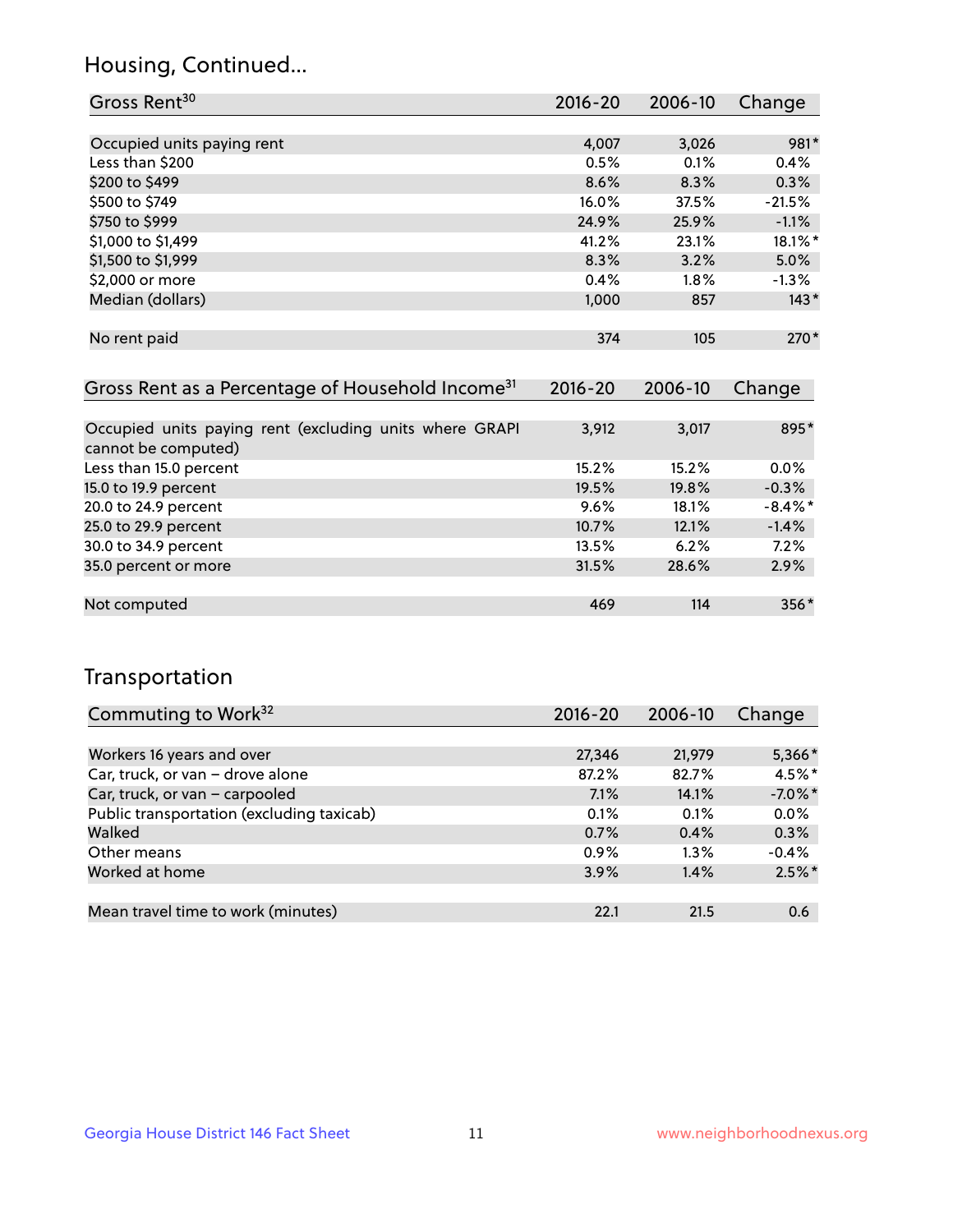## Transportation, Continued...

| Vehicles Available <sup>33</sup> | 2016-20 | 2006-10 | Change   |
|----------------------------------|---------|---------|----------|
|                                  |         |         |          |
| Occupied housing units           | 19,822  | 15,874  | $3,947*$ |
| No vehicles available            | 3.1%    | 3.0%    | 0.1%     |
| 1 vehicle available              | 20.4%   | 23.4%   | $-3.0%$  |
| 2 vehicles available             | 47.3%   | 44.4%   | 2.9%     |
| 3 or more vehicles available     | 29.2%   | 29.2%   | 0.1%     |

#### Health

| Health Insurance coverage <sup>34</sup>                 | 2016-20 |
|---------------------------------------------------------|---------|
|                                                         |         |
| Civilian Noninstitutionalized Population                | 53,074  |
| With health insurance coverage                          | 94.3%   |
| With private health insurance coverage                  | 81.7%   |
| With public health coverage                             | 28.9%   |
| No health insurance coverage                            | 5.7%    |
| Civilian Noninstitutionalized Population Under 19 years | 14,915  |
| No health insurance coverage                            | 4.5%    |
| Civilian Noninstitutionalized Population 19 to 64 years | 31,403  |
| In labor force:                                         | 25,088  |
| Employed:                                               | 24,318  |
| With health insurance coverage                          | 94.7%   |
| With private health insurance coverage                  | 91.1%   |
| With public coverage                                    | 12.0%   |
| No health insurance coverage                            | 5.3%    |
| Unemployed:                                             | 769     |
| With health insurance coverage                          | 76.8%   |
| With private health insurance coverage                  | 66.8%   |
| With public coverage                                    | 16.9%   |
| No health insurance coverage                            | 23.2%   |
| Not in labor force:                                     | 6,315   |
| With health insurance coverage                          | 86.7%   |
| With private health insurance coverage                  | 71.0%   |
| With public coverage                                    | 34.3%   |
| No health insurance coverage                            | 13.3%   |